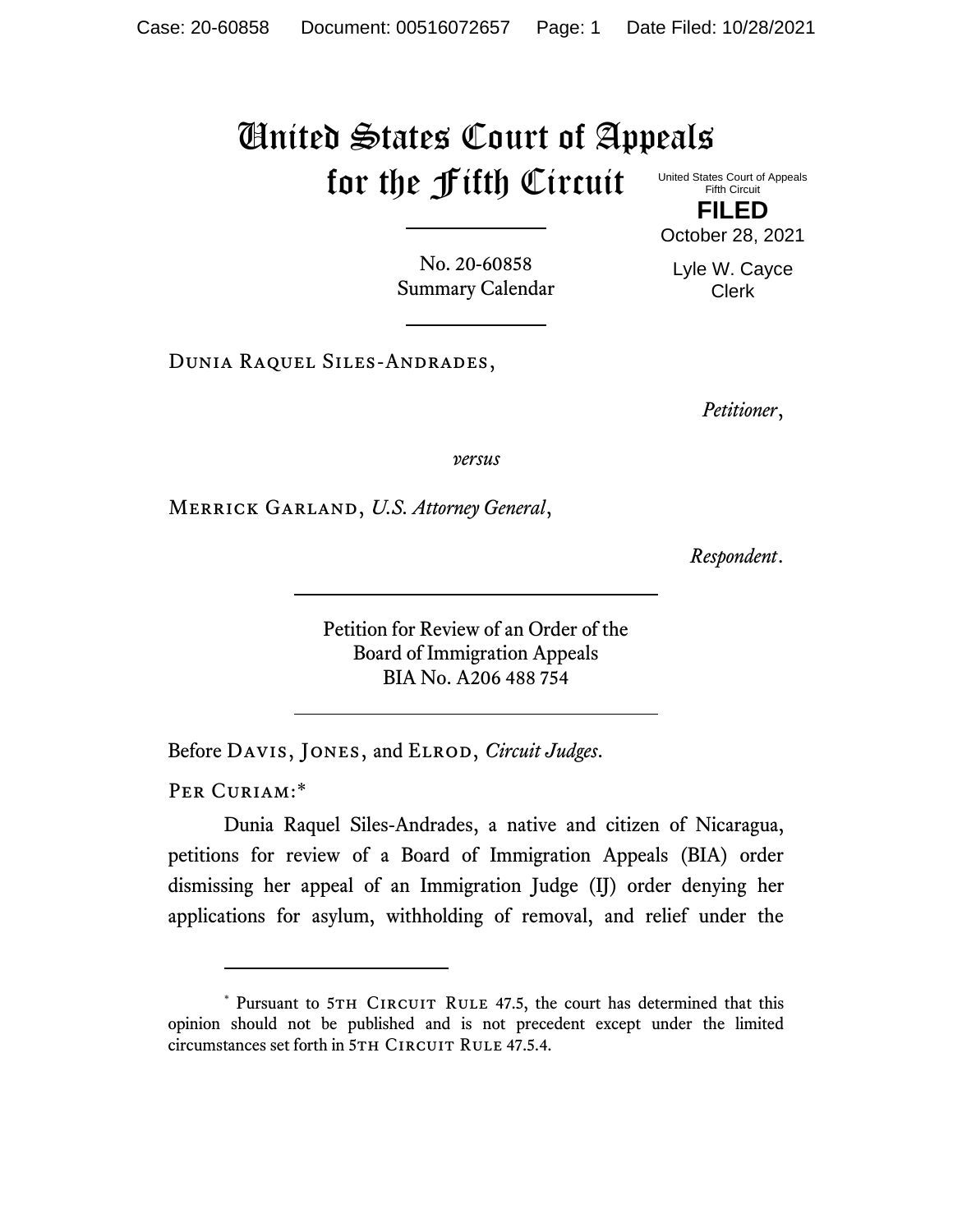## No. 20-60858

Convention Against Torture (CAT) based on physical abuse inflicted by her estranged husband. Siles-Andrades argues that she established that she experienced past persecution and had a well-founded fear of future persecution based on her membership in a cognizable particular social group and based on her imputed political opinion. She contends that her relocation within Nicaragua would be unreasonable because her husband threatened to harm her if she returned, because violence against women remained widespread, and because she would have to support her two children in an unfamiliar area.

We review the BIA's decision and consider the IJ's decision only to the extent it influenced the BIA. *Singh v. Sessions*, 880 F.3d 220, 224 (5th Cir. 2018). Factual findings are reviewed for substantial evidence and legal determinations are reviewed de novo. *Lopez-Gomez v. Ashcroft*, 263 F.3d 442, 444 (5th Cir. 2001). Under the substantial evidence standard, we may not overturn a factual finding unless the evidence compels a contrary result. *Martinez-Lopez v. Barr*, 943 F.3d 766, 769 (5th Cir. 2019).

A number of Siles-Andrades's claims are abandoned, unexhausted, or otherwise unreviewable by this court. *See Chambers v. Mukasey*, 520 F.3d 445, 448 n.1 (5th Cir. 2008); *Wang v. Ashcroft*, 260 F.3d 448, 452-53 (5th Cir. 2001). Siles-Andrades failed to challenge the denial of her CAT claim in her appeal to the BIA. Accordingly, even though she seeks to raise it in her petition for review, this issue is unexhausted, and we lack jurisdiction to consider it. *Wang*, 260 F.3d at 452-53. Further, in her appeal to the BIA and in her petition for review, Siles-Andrades did not brief any challenge to the IJ's finding that her asylum application was untimely because it was filed more than one year after her entry into the United States. Accordingly, as the BIA determined, this issue is abandoned. *See Chambers*, 520 F.3d at 448 n.1. Because the BIA affirmed the denial of asylum and withholding of removal on the basis that Siles-Andrades failed to establish that the